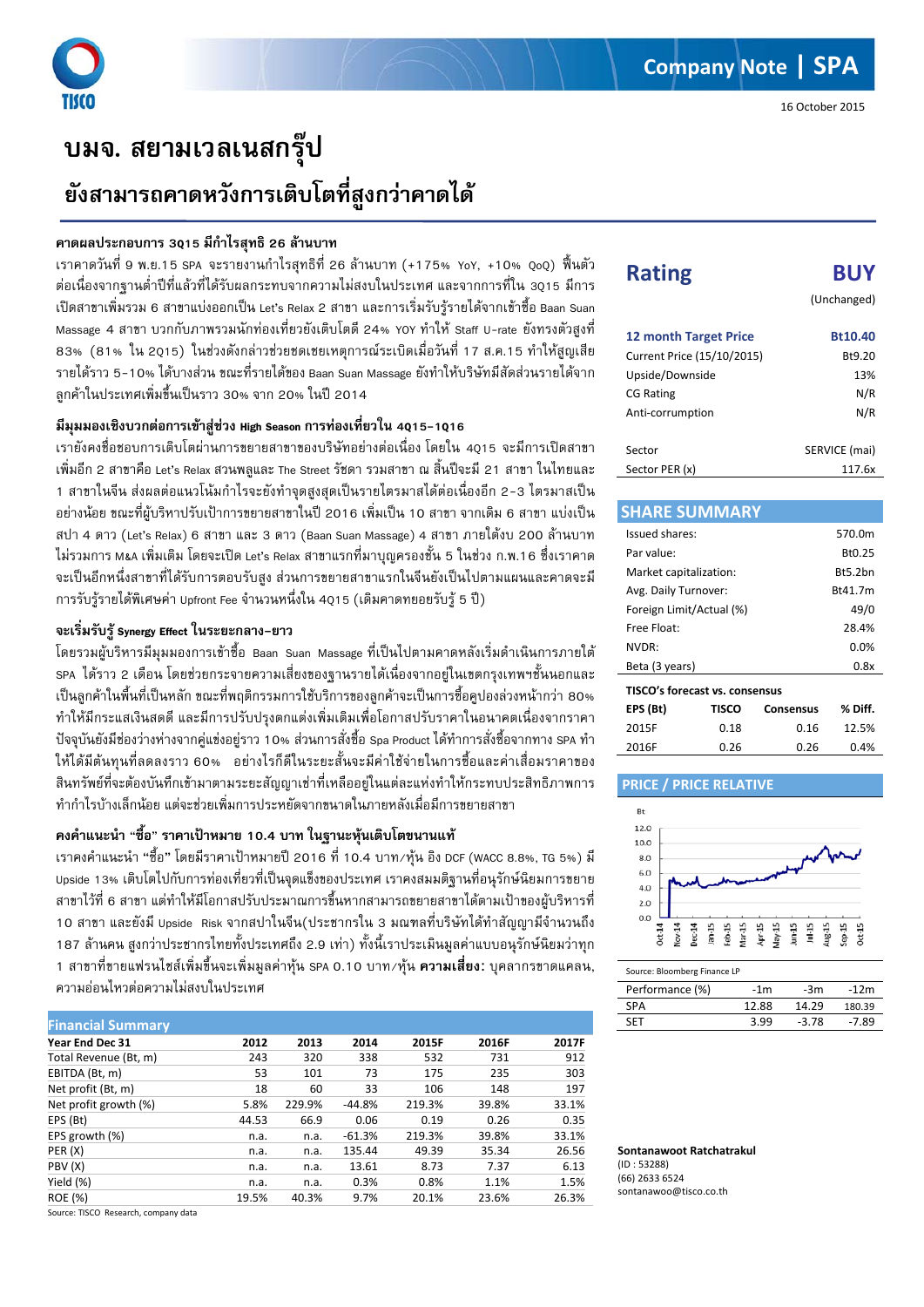

# **รูปที่1. คาดผลประกอบการ 3Q15F**

| 91                         |       |                |          |             |       |                |       |        |
|----------------------------|-------|----------------|----------|-------------|-------|----------------|-------|--------|
| Bt,m                       | 3Q15F | 3Q14           | YoY      | <b>2Q15</b> | QoQ   | <b>9M15F</b>   | 9M14  | YoY    |
| Sale revenue               | 136   | 89             | 52.9%    | 122         | 11.9% | 373            | 232   | 61.0%  |
| Cost of sales and services | 86    | 60             | 43.4%    | 75          | 14.0% | 231            | 158   | 46.1%  |
| Gross Profit               | 50    | 29             | 72.7%    | 46          | 8.6%  | 142            | 73    | 93.2%  |
| S&A Expenses               | 22    | 12             | 83.7%    | 20          | 11.8% | 59             | 45    | 32.1%  |
| EBIT                       | 33    | 13             | 148.7%   | 30          | 10.0% | 93             | 24    | 289.7% |
| Interest expense           |       | $\overline{2}$ | $-67.8%$ | 0           | 20.5% | $\overline{2}$ | 4     | -62.4% |
| Net Profit before Tax      | 33    | 12             | 177.5%   | 30          | 9.9%  | 92             | 20    | 362.3% |
| Net Profit Bef Extra       | 26    | 9              | 174.9%   | 24          | 10.2% | 73             | 16    | 365.7% |
| <b>Net Profit</b>          | 26    | 9              | 174.9%   | 24          | 10.2% | 73             | 16    | 365.7% |
| EPS (Bt)                   | 0.05  | 0.02           | 174.9%   | 0.04        | 10.2% | 0.13           | 0.03  | 365.7% |
|                            |       |                |          |             |       |                |       |        |
| Gross margin               | 36.8% | 32.5%          |          | 37.9%       |       | 38.0%          | 31.7% |        |
| SG&A to sales              | 16.2% | 13.5%          |          | 16.2%       |       | 15.9%          | 19.3% |        |
| <b>EBIT</b> margin         | 24.3% | 14.9%          |          | 24.7%       |       | 25.0%          | 10.3% |        |
| Net margin                 | 19.1% | 10.6%          |          | 19.4%       |       | 19.6%          | 6.8%  |        |

ที่มา : SPA, TISCO Research Estimates